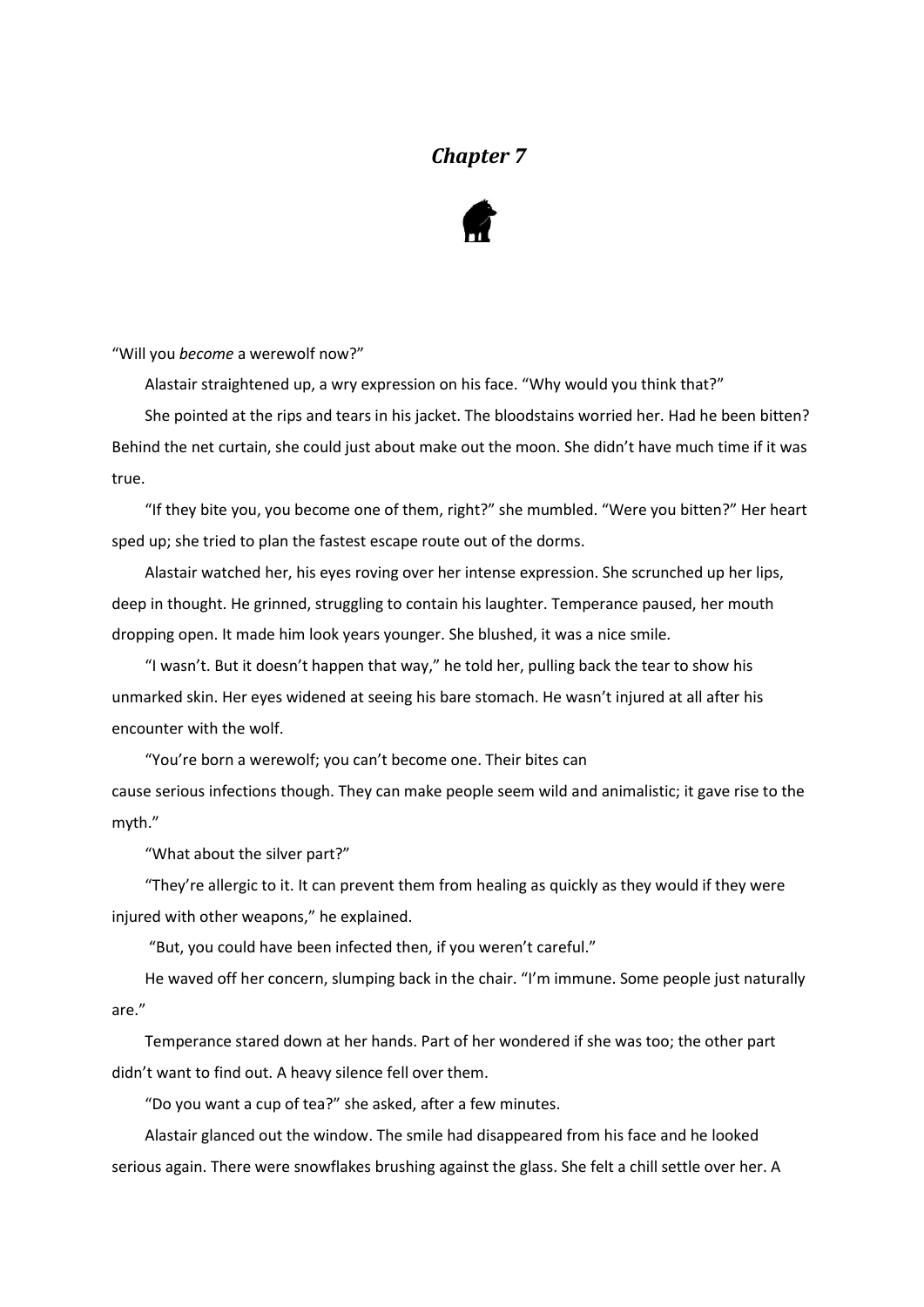storm was all they needed, stuck in the old dorms, but on the other hand it might delay any search parties.

"Okay," Alastair murmured, his attention fixed on the snow.

Temperance slid off the bed. She tripped across the floor in the dark, cursing when she stubbed her toe. Without thinking, she reached for the desk lamp, tugging the plastic beaded string to switch it on.

The wizard glared at her.

"That's better, isn't it?" She gestured to the door. "I'm just going to go to the communal kitchen."

Alastair was out of his chair and next to her in one fluid movement. He darted a pointed look at the window then yanked her hand down, turning off the light.

"*No one* should know we are here, especially not the students. Do you have any idea how much danger we're putting them in?"

Temperance fought the urge to grimace when his fingers tightened around her hand. She raised her free arm. He flinched when she pinched him as hard as she could.

"Let go, please," she said in a calm voice. He dropped his hold.

His strength was immense; unnatural. She peeled the beaded string away from her skin. Any tighter and he might have crushed her bones. Alastair glanced down at her as she turned her palm over.

"I'm sorry, Temperance," he whispered, reaching out to have a look at it. "I can…"

She fisted her hand.

His eyes widened, he looked unsure. "Sorry," he mumbled, slinking back to his chair like a disobedient child.

Temperance shook out her hand and left the room. Once behind the door, she stared at her injury. It was bleeding. Her heart flew against her ribcage. He had squeezed it so hard that the beads had actually pierced her skin.

Frowning, she slipped into the adjacent kitchen and flicked on the kettle. She had closed her hand to hide the damage from him. If he'd seen it, he would have felt even worse.

She didn't want that.

Taking a deep breath, she brushed her hand through her hair, wondering why she cared how he felt.

She pulled a battered first-aid kit out of one of the kitchen cabinets. As the kettle started to boil, Temperance dressed her cuts. When she finished she made the tea with milk that was just about to go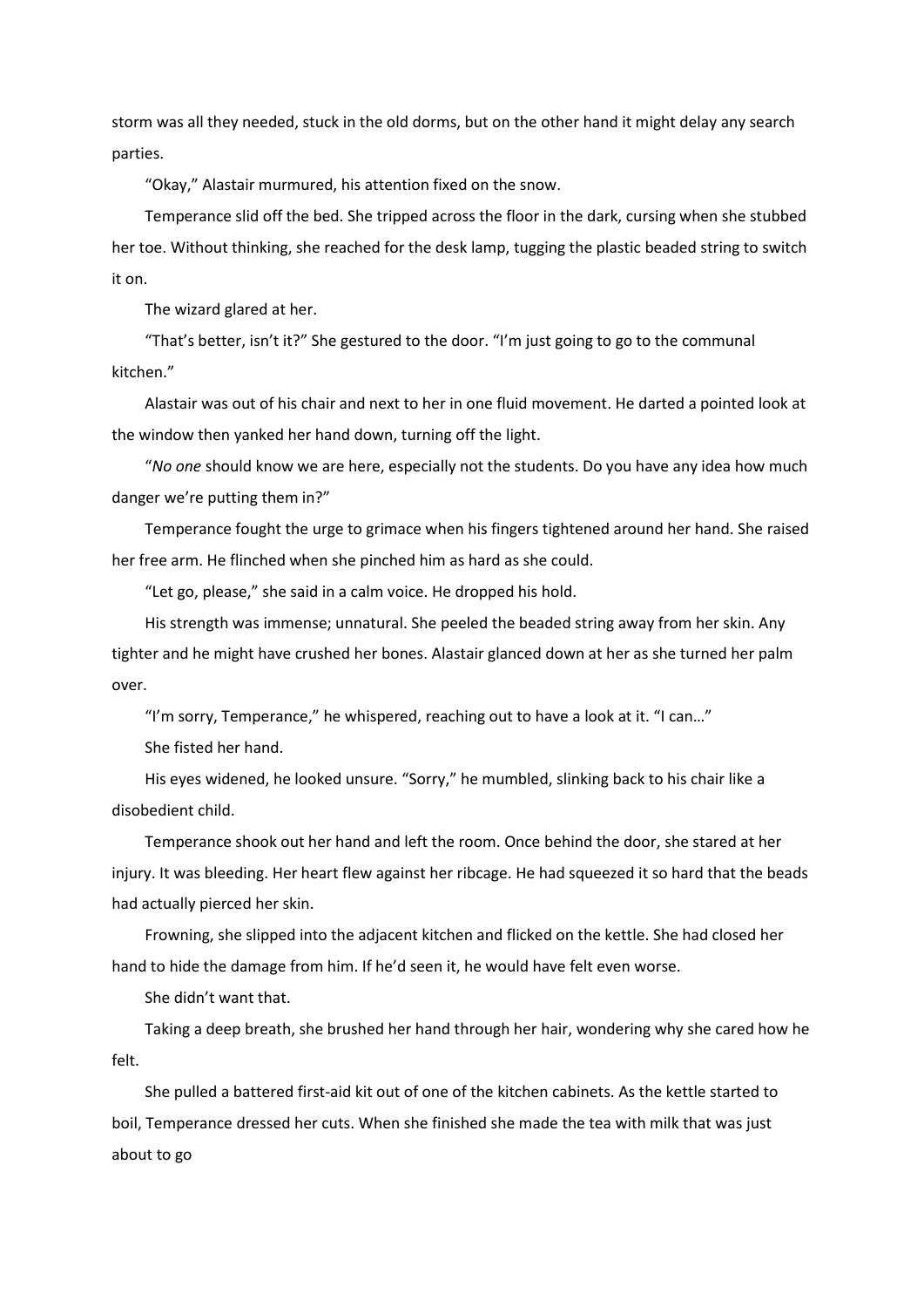out of date.

She stole back to the room. Fumbling with the cups, she gave the door a gentle kick. "It's me!" She waited for Alastair to let her in. The door clicked open. Instead of being behind it, like he should have been, the wizard was sitting by the window.

She scowled at him. "Don't do that."

He shrugged at her. With a glare, Temperance thrust the cup into his hands. Some of the tea sloshed onto his skin. He gave her a disapproving look. Temperance ignored him and sat down on the bed. They drank their tea in silence. She let it go on for a while, but finally it became too much, even for her.

"It must be nice to be a werewolf," she remarked, trying to draw him back to their conversation. He stared at her, his dark eyebrows drawn over his eyes. "You'd have no worries as an animal. It would be absolute freedom."

Alastair scoffed. "Freedom?"

"It must be painful though," she said, ignoring his dismissive grunt. She placed her tea on the desk and stretched out her other arm at an awkward angle, jerking it this way and that. She made several sharp snapping noises. Alastair's eyes were fixed on her face.

"No?" she said. "Not feeling talkative anymore?"

"Drugs," he said, after a brief pause. "They take certain magical drugs that accelerate the transformation and make it painless."

"And you have some power over their change?" Temperance asked, taking up her cup again.

"Yes. I inherited the ability from my mother; it's unique to the

Rothwell family. If the wolves hadn't been high on painkillers it would have been agonising." He mirrored her by holding out his arm. "With their bones snapping and reshaping like that."

Temperance swallowed.

"How can they survive that kind of experience in the wild?" she whispered, huddling over her drink for warmth.

"The natural change is very gradual, over a few months. The final transformation coincides with the mating season. Afterwards they return to their normal lives as upstanding members of *human* society. They aren't supposed to have the ability to change on demand."

"Then why do they?"

"They are incredibly strong and fast when they transform, in case you didn't notice. That's a power I think anyone would like to have. They'd barely have to move to kill a human."

Temperance bit her lip. "I feel like I should tell my parents to move house."

"They'd never attack you," Alastair told her in a firm voice.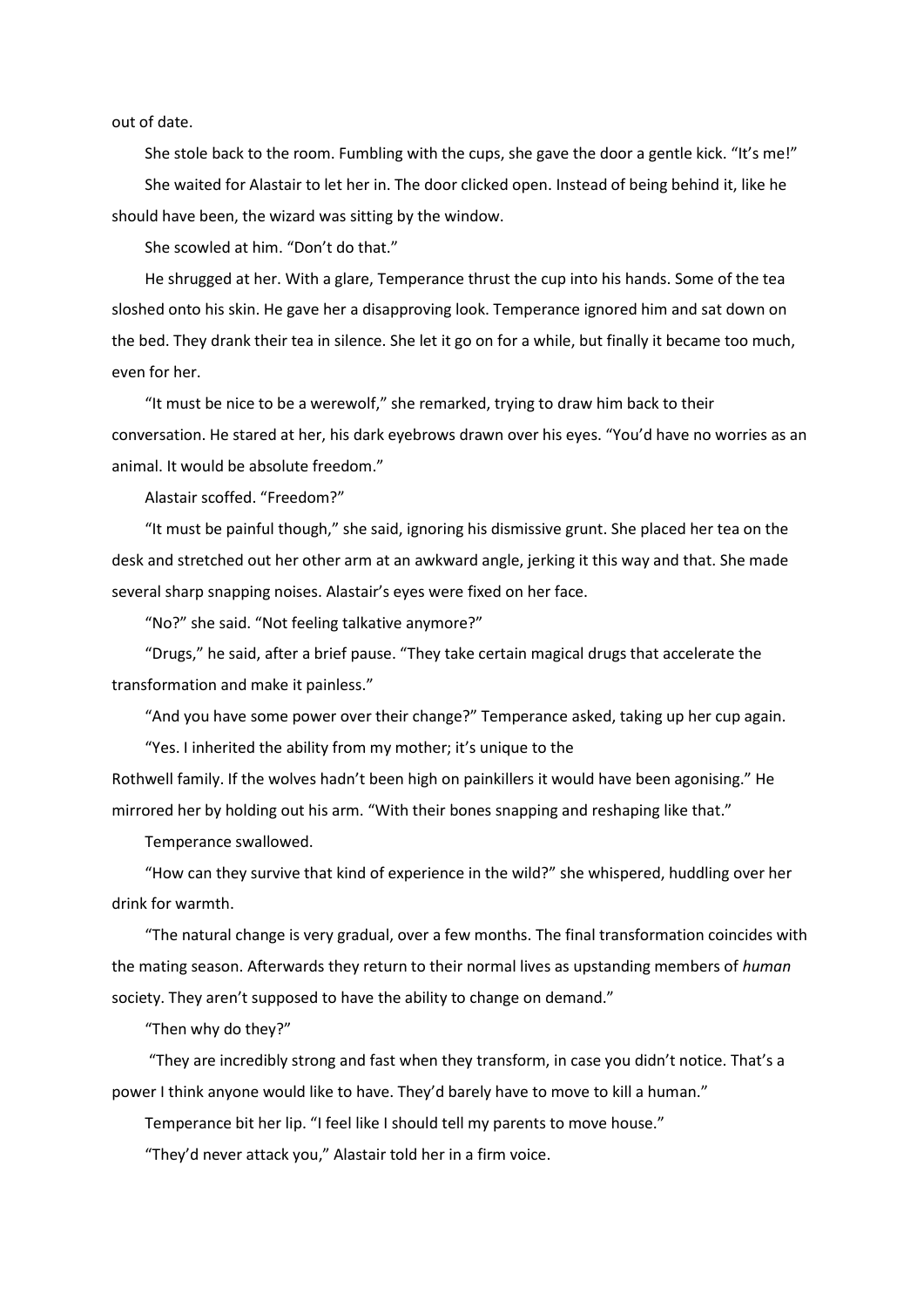"Why not?"

"If they are mating, then that's all they're interested in," he flushed in embarrassment.

Temperance balked, wondering if he'd seen the display. Shuffling back on the bed, she refused to voice the question. Alastair cleared his throat, taking in her discomfort and turning a darker shade of red.

"Just don't bother them," he continued after a short pause, his cheeks less flushed now. Temperance could see he still looked uncomfortable though. "And if they've taken drugs, they'll have full control of their human minds; so they won't be wasting their time on you. They'll be hunting wizards, like me."

She drained her cup and put it down. "Why are you so special?"

"I'm a werewolf hunter." Alastair folded his arms. "We both were."

There was an awkward silence.

Her stomach growled, reverberating around the room. She flushed, wrapping her arms around her waist trying to silence it. Alastair's lips quirked; Temperance stretched down for her bag.

"I'm going to go to the shop, do you want anything? Or can you," she waved her arms for emphasis, "magic-up something for us?"

"No," he said, staring back at her.

She heaved a sigh, turning to face the door. "What use is magic if you can't eat it?"

She yelped when she felt his hand close around her arm.

"No, I mean, you can't go out there," Alastair said, towering over her.

Temperance blinked. "I think I can."

"What will you do if you come across any wolves or Sebastian's men?"

Temperance levelled her eyes at him. "No one will see me. I'm good at slipping around unnoticed."

"I'll go," he snapped. "Just sit down, will you?"

"I think you're more noticeable," she said, scrutinising him.

Alastair dropped her arm. His dark eyebrows knitted together. "What do you mean?"

"Have you ever looked in a mirror? You'll cause a scene if there are any girls in the shop!" "Why?" he shot back, looking offended.

He glanced down at his scuffed boots and jeans. His head tilted to check his reflection in the mirror. Running a hand over the stubble along his strong jaw, he made a face. The weapons belt at his waist twisted and the handle of his dagger swivelled into view.

"Never mind," Temperance muttered.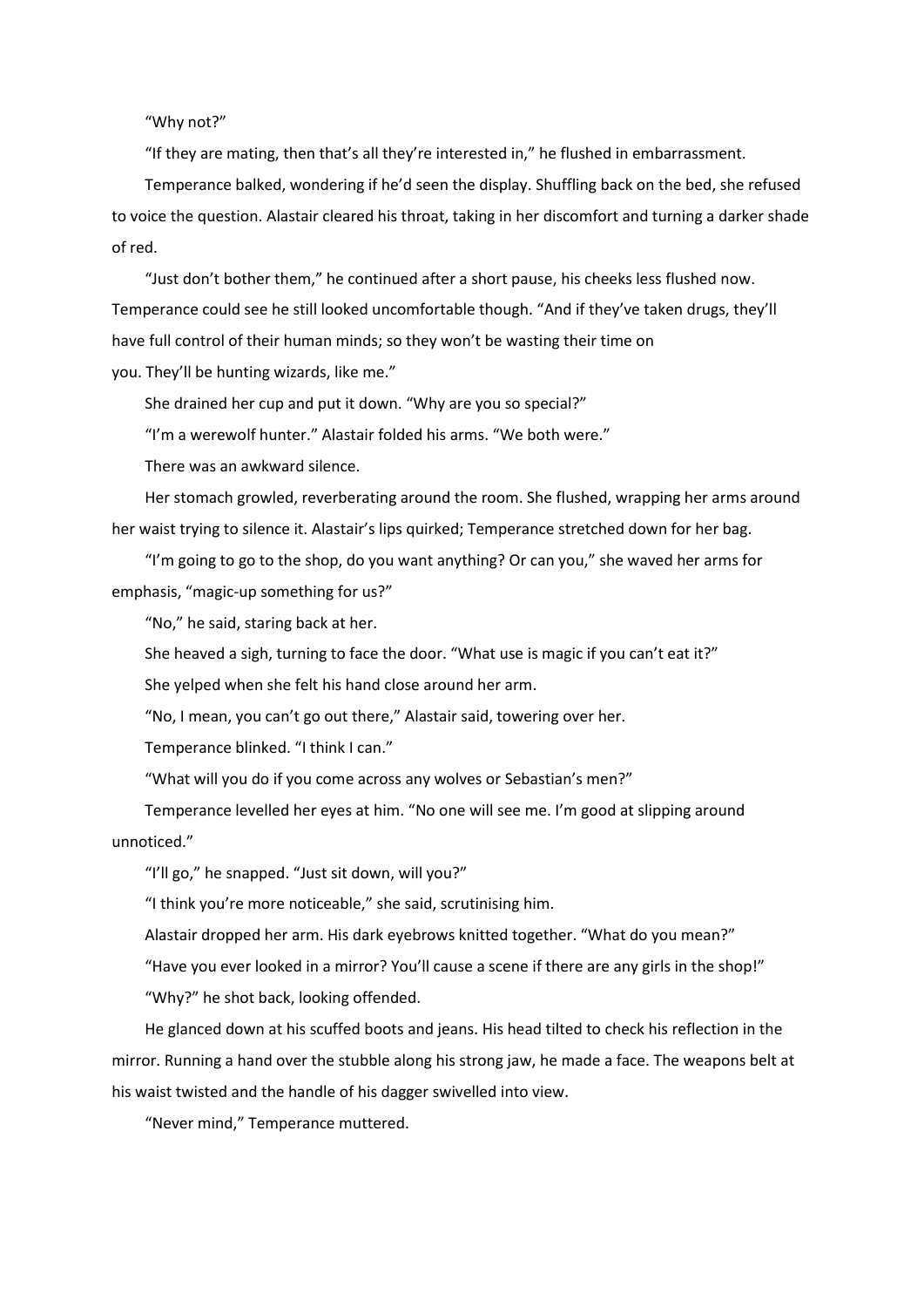"Wait," he called just before she opened the door. Temperance glanced back to see him shirking off his jacket. He held it out to her, his eyes fixed on her face.

"It's cold," he explained in an offhand manner.

His expression was indifferent but there was an air of uncertainty around him, as if he wasn't sure it was appropriate or that she'd even want it.

Temperance took the coat with a grateful nod. Once outside her cousin's room, she slid it on and was swallowed up by the warm fabric. She took a moment to breathe in his odd forest scent mixed with the smell of old leather, then carefully made her way down the stairs.

"Very chivalrous," she said to herself, nestling into the wide collar. Her cheeks felt hot. She shook her head - now wasn't the time to feel faltered by a handsome man's kindness.

The cold air smacked into her when she opened the main door. It whistled into the hall, leaving her almost winded. It had been frigid for weeks, but she had never expected it to snow like it was now. Even the rain on the ground from earlier wasn't able to prevent it from sticking.

The trip to the twenty-four-hour shop was difficult. Her shoes sank into the snowdrifts, each step soaking her trousers. Alastair's coat was doing a great job of keeping her top half warm though. She didn't

want to have to give it back. She plodded through the snowflakes, watching with childlike glee as they settled on her nose. She stood in a daze just beyond the glow of the shop, mesmerised, until two girls brushed past her.

"Isn't she that crazy girl?" one of them asked in a loud voice. The other girl glanced at Temperance.

Somewhere between their arrival and her getting dazzled by the snow, she had spread out her arms as if she was about to twirl around. She dropped her hands and sank deeper into the jacket.

"Oh yeah," the girl remarked with a drunken hiccup.

Temperance watched them go, then hurried into the shop.

"Weird weather," the man at the coffee machine muttered. "I remember when it never snowed in Carwick."

The girl at the counter glanced up from her magazine and peered out through the window. "Weird day."

"Anyway, I thought you were leaving? Didn't you get a call from your mother earlier? I said you could go," the man said as Temperance drew away down the aisles. She gathered a few snacks, then went to pay.

The girl flicked her red hair over her shoulder and studied Temperance. There was a moment of silence before her face lit-up in recognition.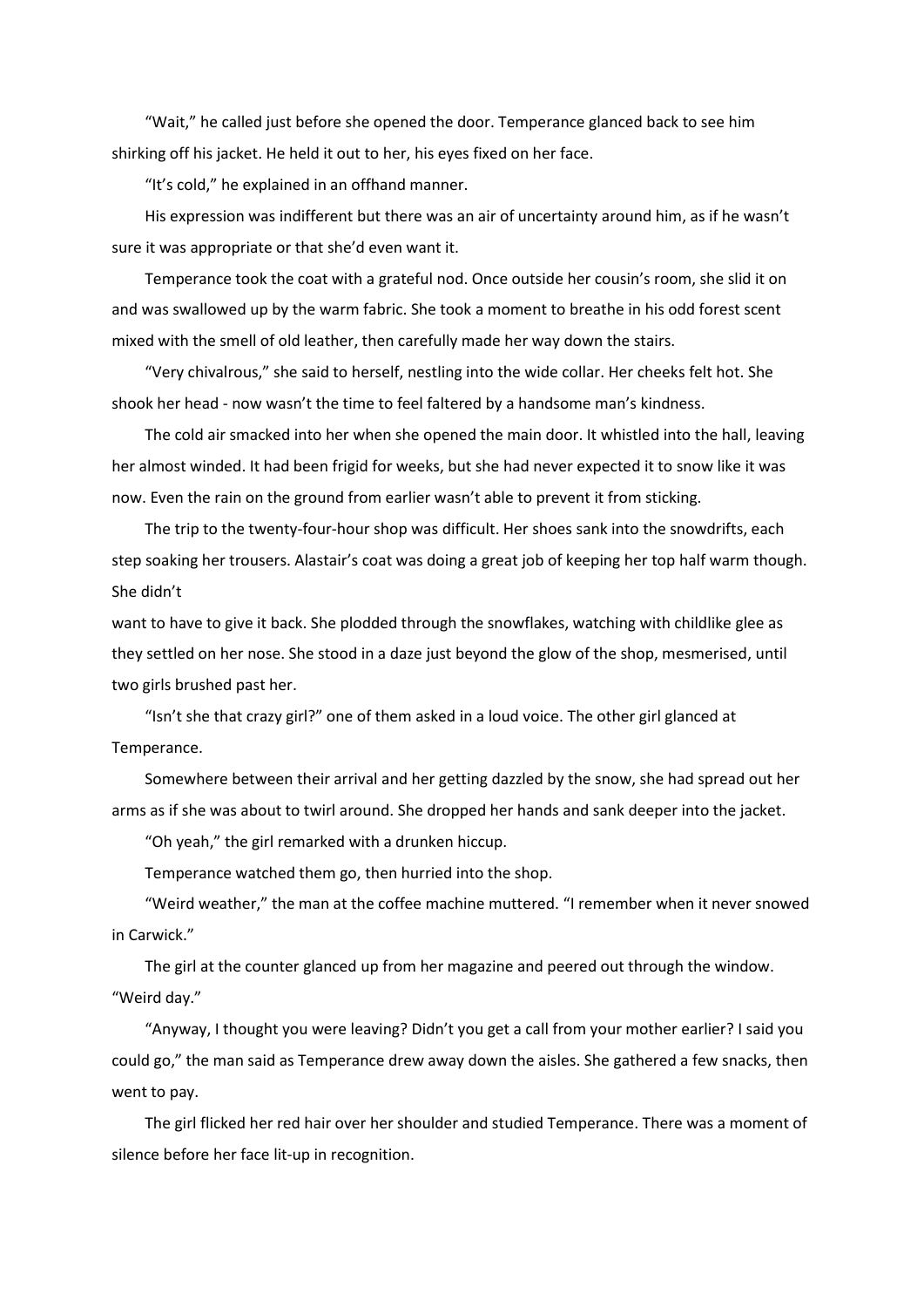"Temperance," she said in a bright voice. She indicated to Alastair's coat. "I didn't recognise you in that. What are you doing here so late? It's three in the morning." She started scanning the snacks. "That's a lot of food for one person."

"I'm with some friends. The two girls, who passed the shop a minute ago, you might have seen them? We were at a Christmas party," she beamed. She nodded at the girl, whose smile was equally luminescent.

"Yes, I saw them," she said, sticking the snacks into a bag. "Here you go, don't slip on the way back. Happy Christmas, Temperance."

Temperance felt her eyes boring into her back. As the door swung closed behind her, she heard the old man say, "Lilith, you can go now, if you like."

"I think I might."

The plastic bag in Temperance's hand crackled as she pulled it closer. If Lilith came out now, she'd be stuck talking to her. Something she wanted to avoid in case Alastair came looking for her.

The snow was still falling around her, dropping into her face. It was hard to see anything. Taking a deep gulp of cold air, she wondered what her parents would do in the morning when they found her missing and Cyprian dead.

They needed to do something before then.

She gritted her teeth and raced back through the snow. As she drew closer she noticed something bouncing off the wall at the entrance to the dormitory. It was the door to the power box. Reaching out, she smacked it closed on her way inside.

When she got back to the room, she kicked the door open.

"Hey, turn on the radiator. I forgot it was electric."

Her words were cut off in a muffled cry when Alastair spun her into the room. He leaned out to examine the corridor before locking them inside.

"You're far too loud," he said, stalking back to the window. "I

heard you coming two floors down."

Temperance shrugged off his jacket and tossed it back to him. She was sorry to see it go.

"Thanks for that," she muttered, upending the bag onto the bed. "Here's the food, take what you want."

Alastair picked up a chocolate bar. Temperance watched him eat it, captivated when he licked the corners of his mouth.

"My parents," she swallowed, looking away from him. "They'll be worried."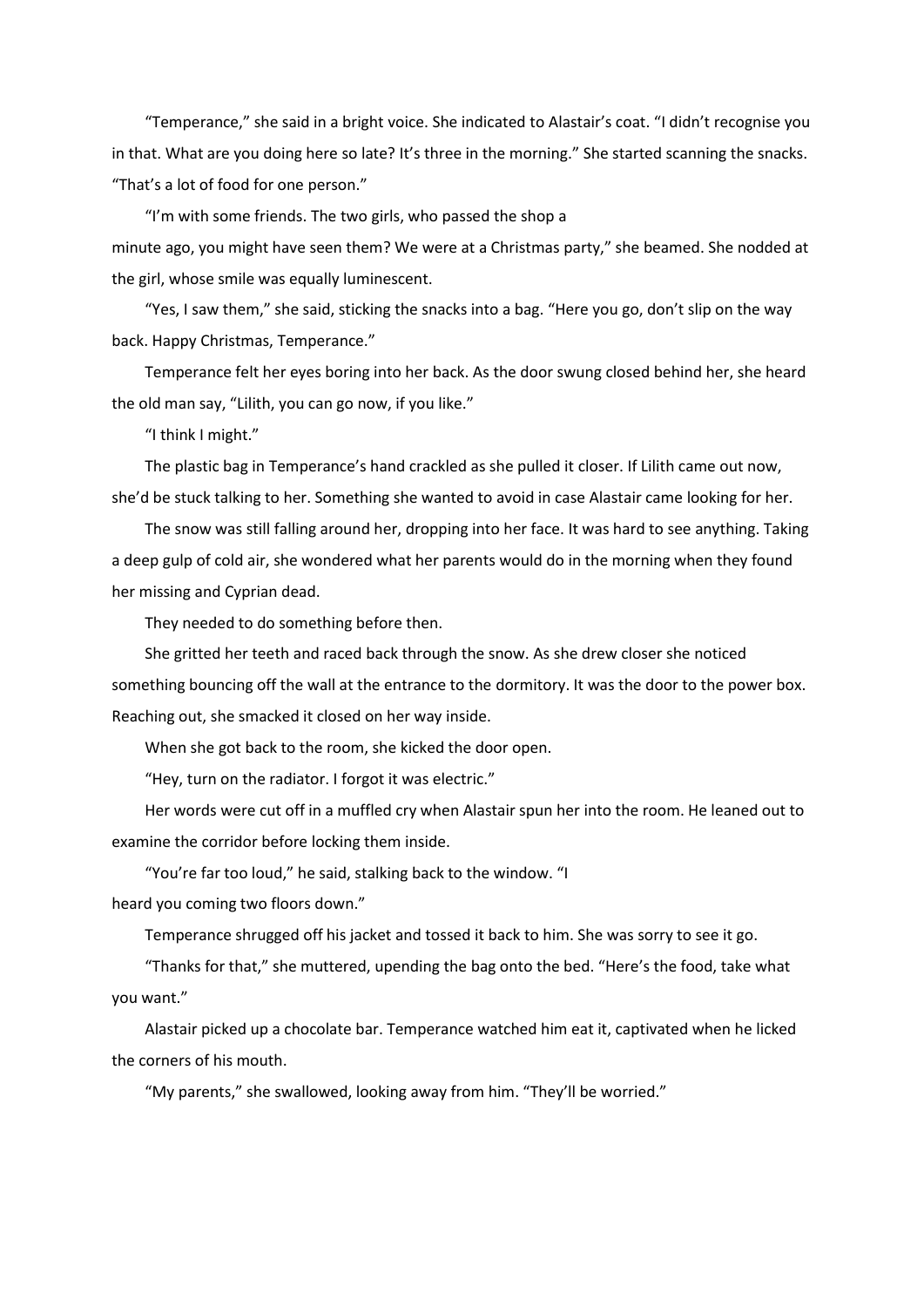"No," Alastair stated. "They won't." He scrunched up the wrapper and tossed it onto the desk. "The Assembly will cover up everything. They'll change people's memories, until they figure out what happened."

"What about the damage the wizards made chasing after us? How will they explain that away? People will see it."

"It'll be fixed by morning, as if it never happened. And everyone, who saw or heard anything, won't remember," he said.

"Have things like this happened before?" She cringed at the thought of someone poking around inside her head.

He rolled his shoulders. "Maybe, but generally things on that scale don't happen in plain sight."

He stood up and flicked on the radiator, then started prowling around the room, picking things up, then setting them down again. He was like a caged animal. Temperance chewed on a handful of popcorn, watching him twisting around the room. It was exhausting.

"Tomorrow," he said, after a moment. "I'll fix everything tomorrow. I know who to ask. He'll know what's happening. The

others said that I killed that lupa, Freya... I have a certain signature weapon, but I didn't use it yesterday."

Temperance eyed the dagger at his waist. He brushed a hand over the shadowy stubble on his cheeks.

"What kind of weapon is it?"

His head jerked back, forcing him out of his thoughts. His impossibly dark eyes narrowed.

"Never mind," Temperance said, rolling onto her side and pulling up the covers. "Tomorrow then."

She turned in the bed when he placed his jacket over her. He caught her eyes and looked away, sitting down in the chair by the window.

"Goodnight," he said, looking at the snow.

Despite his bravado, she could see he was shivering. Something tugged at her heart. She wanted to offer him a share of the bed, but she knew he wouldn't take it. She tried to come up with a way to persuade him but she couldn't think of anything.

In the silence and relative peace of the room, her mind started to drift. The unwanted image of Cyprian's bloody body flashed before her eyes. She remembered Alastair's shouts and the wolves howling. It echoed in her ears.

Now that she knew they were real, not a figment of her imagination, she feared their fury. What if they reappeared?